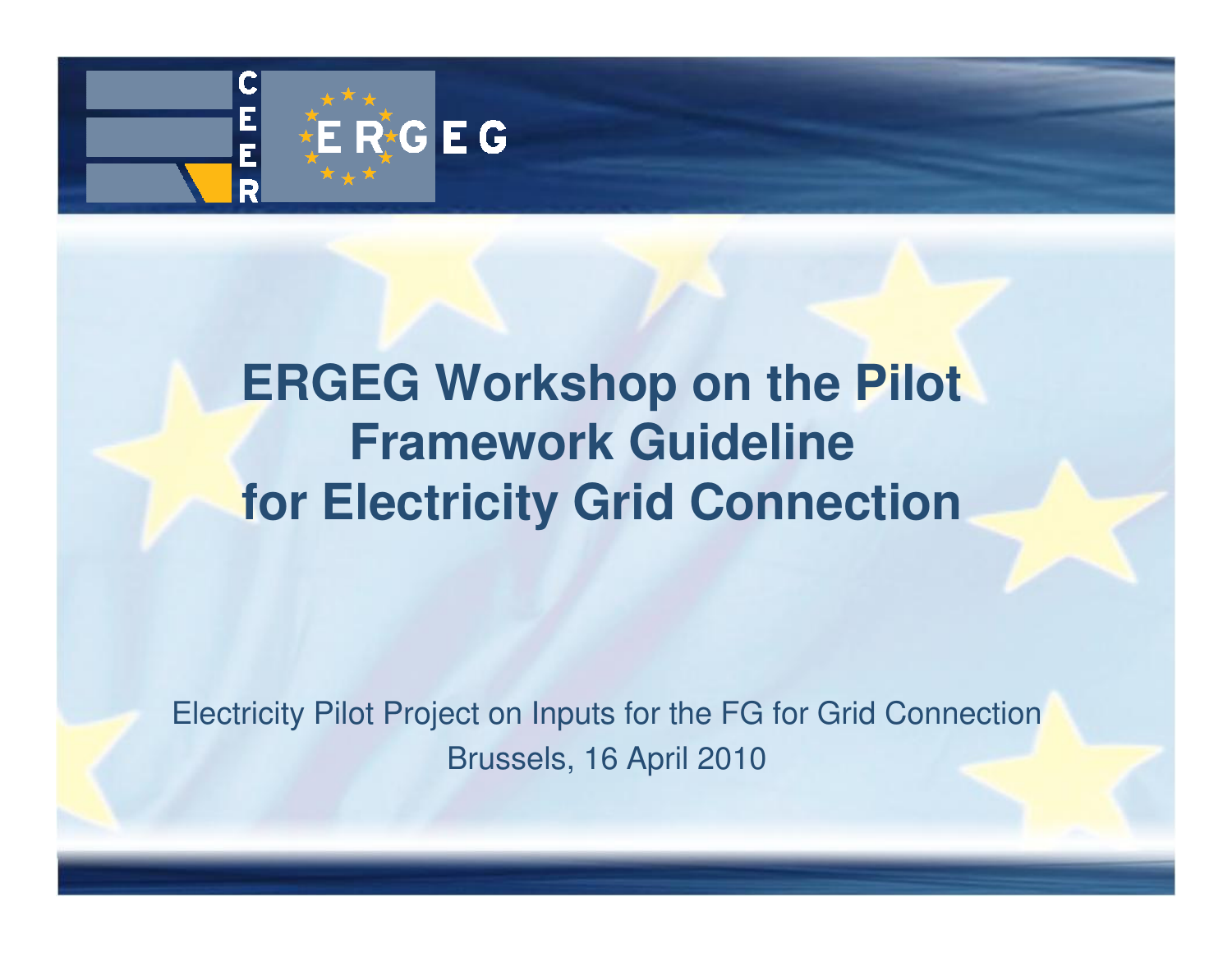

## **Questions for the Discussion on the Impact Assessment for the FG for Grid Connection**

Electricity Pilot Project on Inputs for the FG for Grid ConnectionBrussels, 16 April 2010